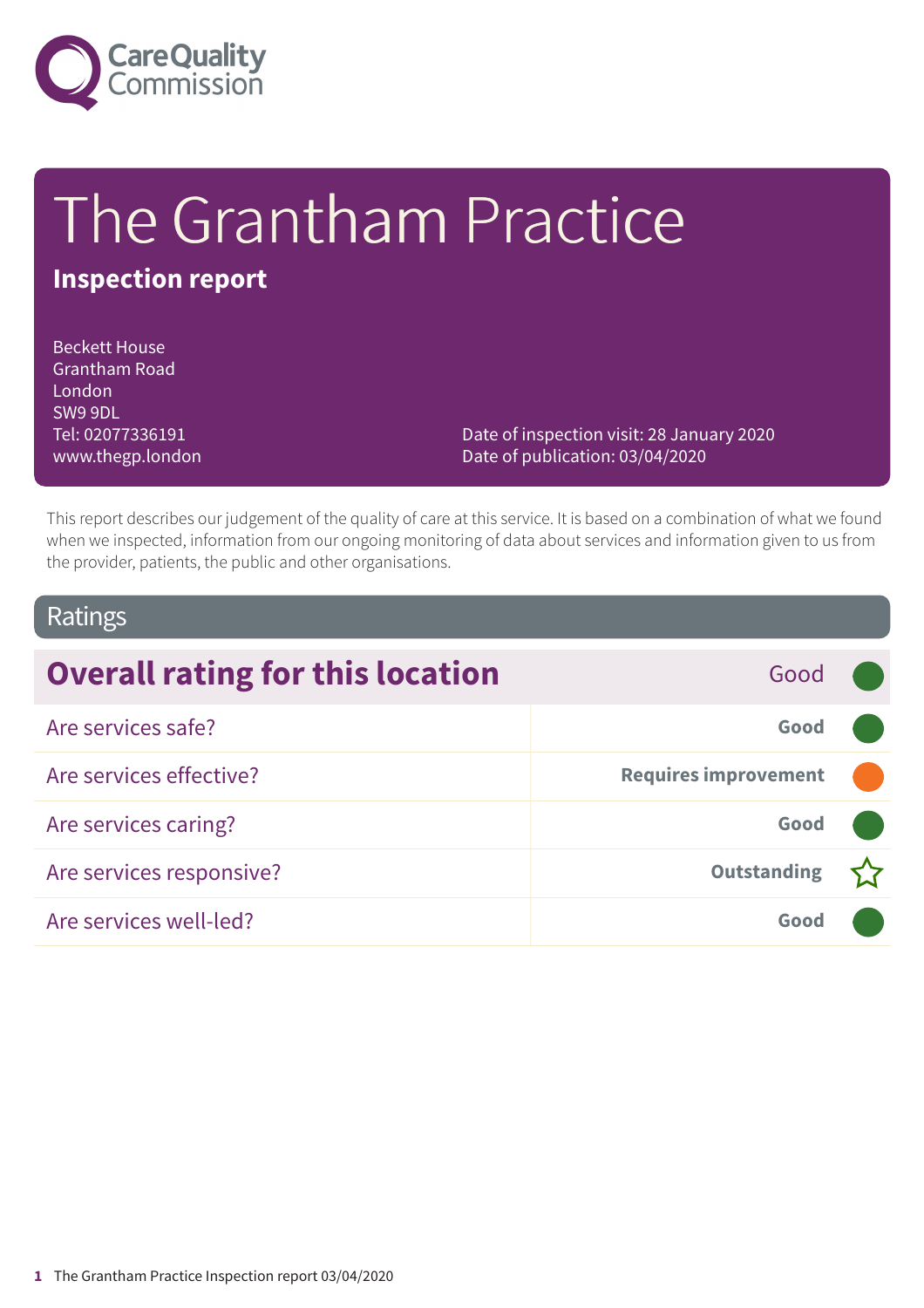# Overall summary

We decided to undertake an inspection of The Grantham Surgery, following our annual review of the information available to us.

This inspection focused on the key questions Effective, Responsive and Well-led.

Because of the assurance received from our review of information we carried forward the ratings for the key questions safe and caring.

We rated the practice as Good overall with the following key question ratings:

Effective – Requires Improvement

Responsive- Outstanding

Well-led – Good

The practice had previously been inspected on 31 March 2016 and had been rated as good overall, with responsive rated as outstanding.

We based our judgement of the quality of care at this service is on a combination of:

- what we found when we inspected
- information from our ongoing monitoring of data about services and
- information from the provider, patients, the public and other organisations.

#### **We have rated this practice as good overall.**

We rated the practice as **outstanding** for providing responsive services because:

- Services were tailored to meet the needs of individual patients. They were delivered in a flexible way that ensured choice and continuity of care.
- There were innovative approaches to providing care to members of the Portuguese community, Ghanaian communities and across all patient groups.

#### We rated the practice as **requires improvement** for providing effective services because:

- The practice provided care in a way that kept patients safe and protected them from avoidable harm.
- Patients received effective care and treatment that met their needs.
- However, some patients outcomes relating to Families, children and young people and the Working age people were low.

We rated the practice as **good** for providing well-led services because:

• The leadership, governance and culture promoted the delivery of high-quality person-centred care.

Whilst we found no breaches of regulations, the provider **should**:

• Improve the uptake of childhood immunisations and cervical screening.

#### **Details of our findings and the evidence supporting our ratings are set out in the evidence tables.**

#### **Dr Rosie Benneyworth** BM BS BMedSci MRCG

Chief Inspector of Primary Medical Services and Integrated Care